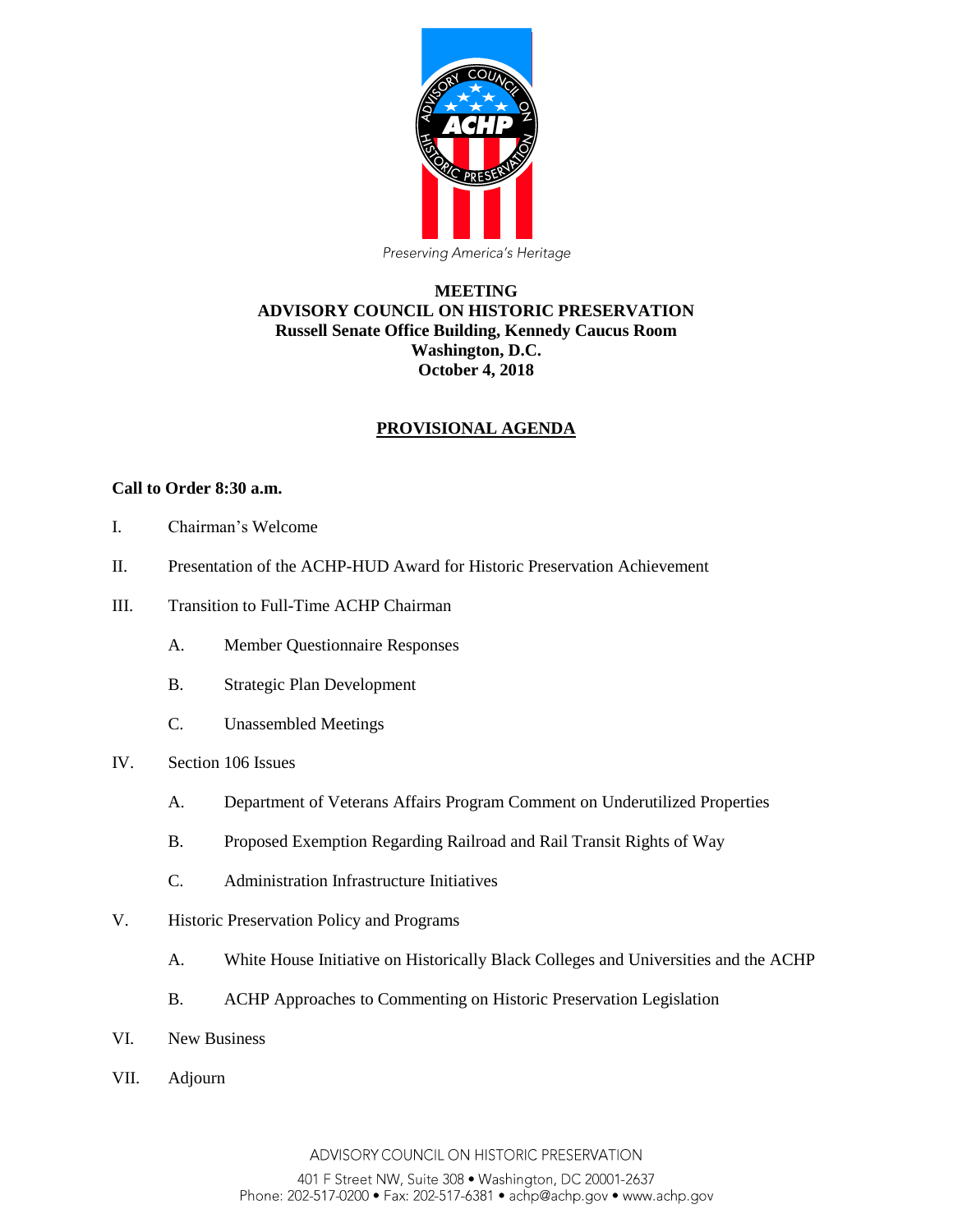

### **MEETING COMMUNICATIONS, EDUCATION, AND OUTREACH COMMITTEE Wednesday, October 3, 2018 9:30 a.m.–Noon National Building Museum, Room 332**

## **PROVISIONAL AGENDA**

- I. Call to Order
- II. Building a More Inclusive Preservation Program Status
	- A. ACHP/Smithsonian Fellowship
	- B. Historically Black Colleges and Universities: Morgan State University/HOPE Crew/NPS Pilot Project Update
	- C. Proposals for More HBCU Preservation Projects
- III. Outreach
	- A. ACHP Speakers Bureau
	- B. Online Outreach
- IV. New Business
- V. Adjourn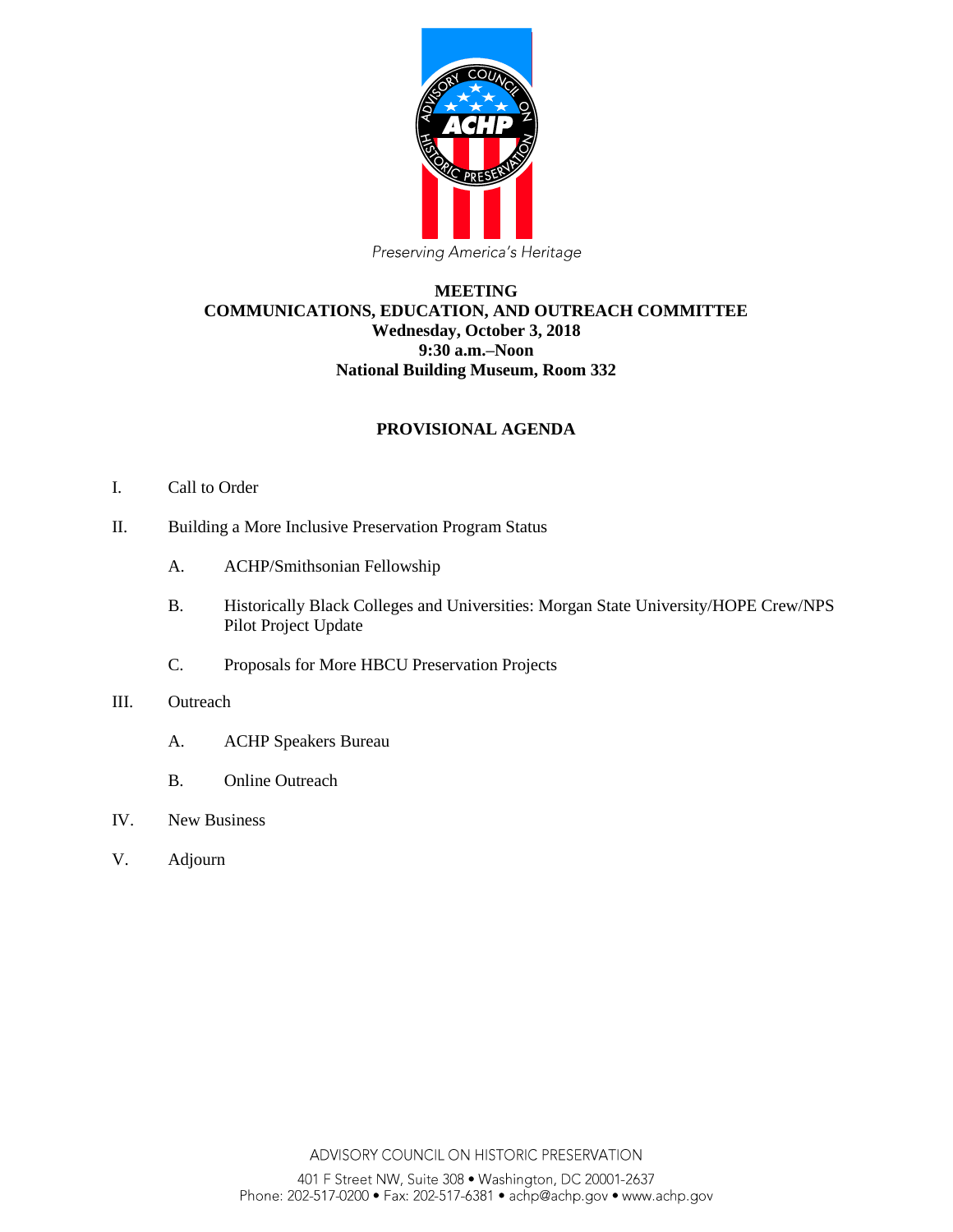

### **MEETING FEDERAL AGENCY PROGRAMS COMMITTEE Wednesday, October 3, 2018 9:30 a.m.–12 p.m. National Building Museum, Room 337**

## **PROVISIONAL AGENDA**

- I. Call to Order
- II. Strategic Planning Preparation
- III. Review of the Program Comment to Exempt Effects to Rail Properties within Rail Rights-of-Way
- IV. Department of Vetrans Affairs Program Comment on Vacant and Underutilized Properties
- V. Infrastructure and Section 106
- VI. Executive Order 13287 "Preserve America" Section 3 Report Work Plan and Implementation
- VII. Update on Major Activities
	- A. SHPO/THPO Action Plan
	- B. Federal Communications Commission Program Comment for Twilight Towers and Report on Accelerating Wireless Broadband Deployment
- VIII. Adjourn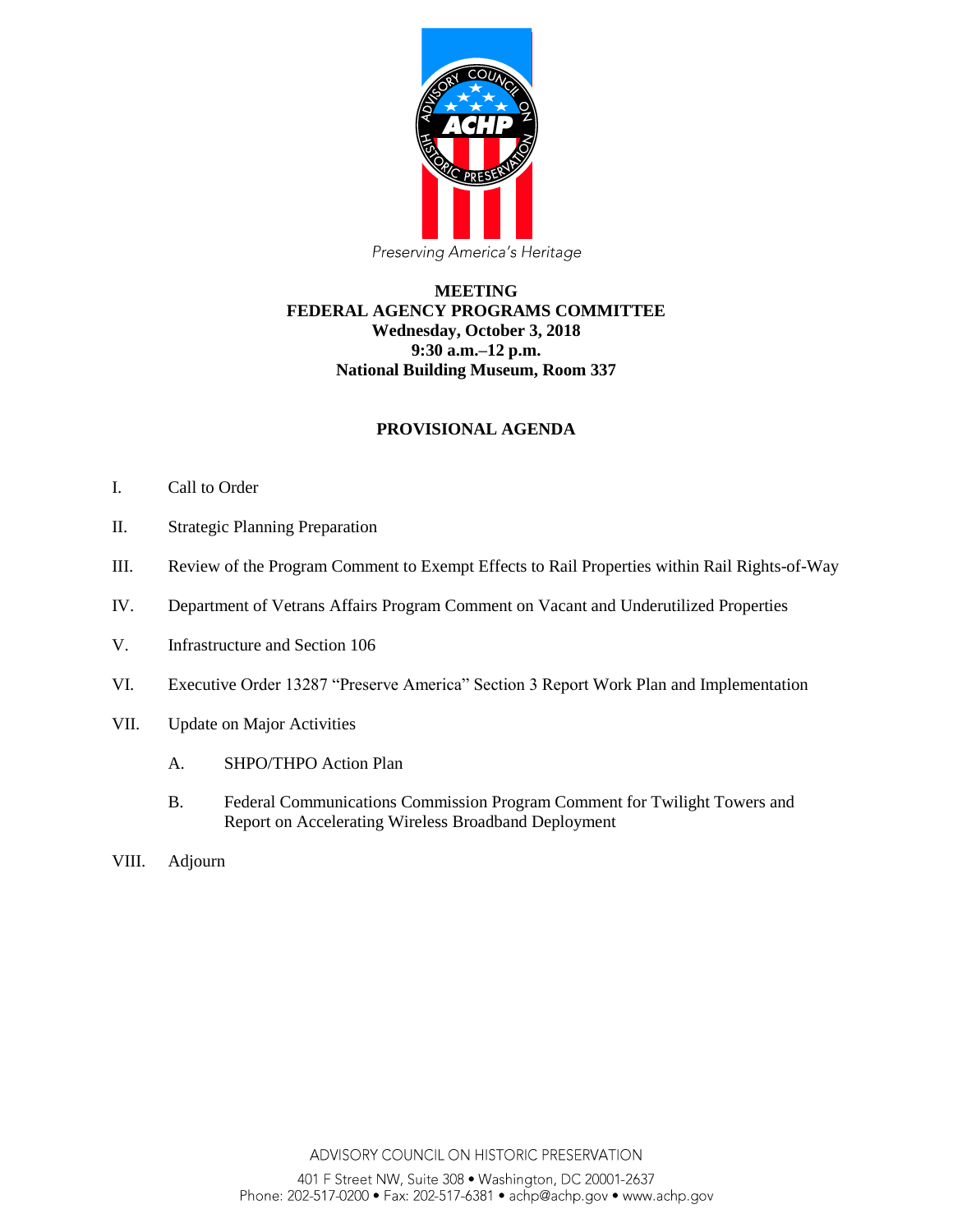

### **MEETING NATIVE AMERICAN AFFAIRS COMMITTEE Wednesday, October 3, 2018 1:30 p.m. to 4 p.m. National Building Museum, Room 337**

# **PROVISIONAL AGENDA**

- I. Call to Order
- II. Strategic Plan Discussion
- III. Review of Program Comment to Exempt Effects to Rail Properties Within Rail Rights-of-Way
- IV. Draft Social Media Plan for Native American Heritage Month
- V. Staff Updates
- VI. Member Comments and Questions